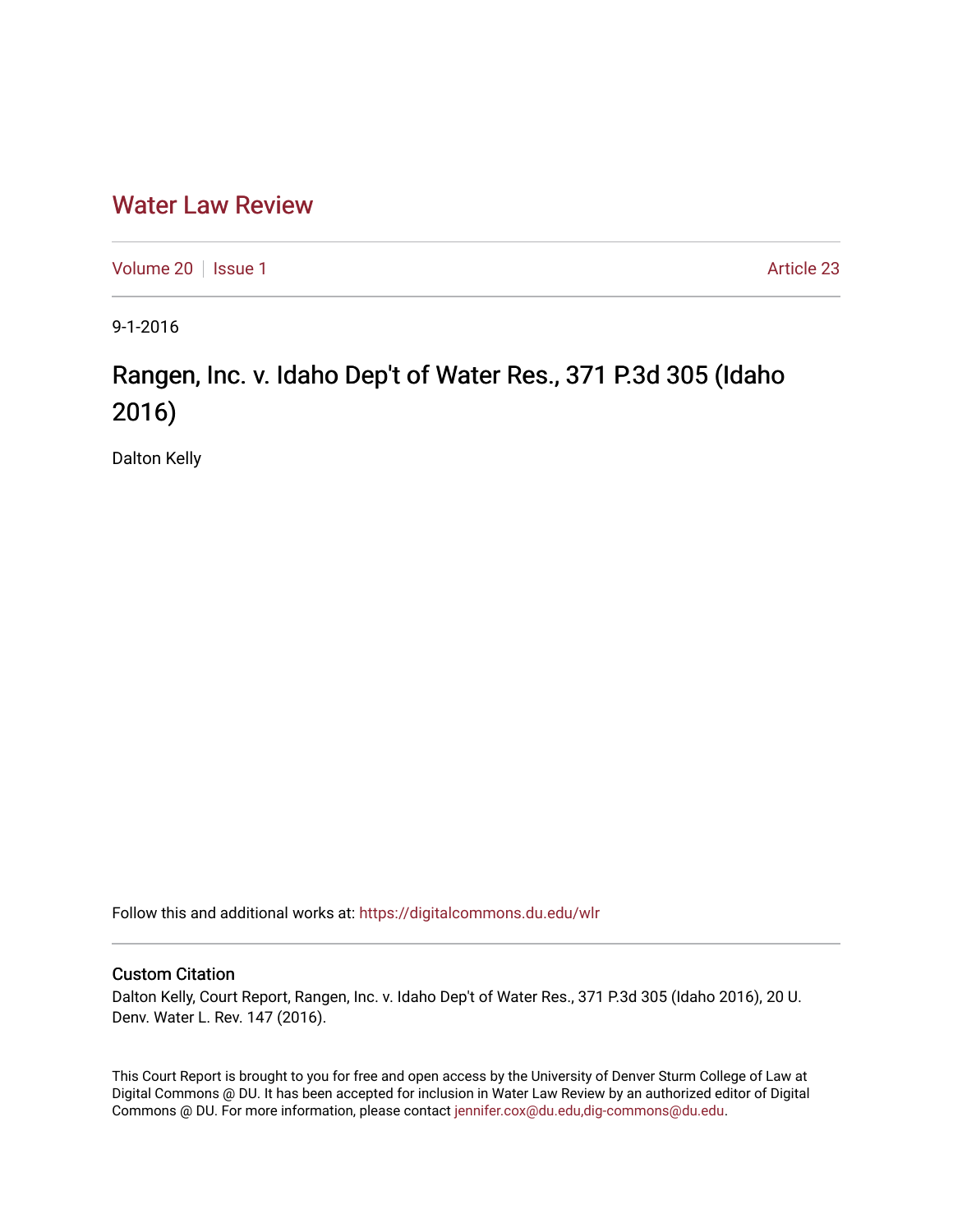rights of other water users, the Authority may choose which of its conditional water rights it wishes to divert and make absolute.

Accordingly, the supreme court reversed the order of the Water Court that the July 4, 2004 diversion must be allocated to the Senior Lake Creek Right, and remanded the case with instructions to make 0.47 cfs of the Junior Eagle River Right absolute.

*Wha Xu*

### IDAHO

Rangen, Inc. **v. Idaho Dep't of Water Res., 371 P.3d 305 (Idaho 2016)** (affirming the district court's ruling that: (i) the Idaho Department of Water Resources' approval of a mitigation plan that deferred consideration of injury to other water users was not an abuse of discretion; (ii) a mitigation plan that included curtailment and insurance as contingencies was adequate to assure protection to senior priority rights; and **(iii)** construction of a water pipeline across private land to a place of beneficial use **did** not constitute an unlawful taking under Idaho's eminent domain laws).

On December **13, 2011,** Rangen, Inc. ("Rangen") filed a petition for a delivery call with the Idaho Department of Water Resources ("IDWR"), alleging groundwater pumping **by** junior appropriators in the Eastern Snake Plain **Aq**uifer **("ESPA")** materially injured its water rights. In response, IDWR's director (the "Director") issued an order that curtailed some junior-priority groundwater pumping in the **ESPA.** The order allowed junior-priority groundwater users to avoid curtailment **by** participating in an approved mitigation plan providing **9.1** cubic feet per second ("cfs") of water to Rangen. Idaho Ground Water Appropriators, Inc. ("IGWA"), who represented junior priority users in **ESPA,** submitted several mitigation plans to IDWR. On October **8,** 2014, the Director conditionally approved IGWA's Fourth Mitigation Plan (the "Plan"), which required **IGWA** build and maintain a pumping station, pipeline, and other necessary facilities for the transport of water ("the Magic Springs Project"). Under the Plan, SeaPac of Idaho, Inc. agreed to sell or lease **10** cfs of water to **IGWA. IGWA** would then pump that water to Rangen through the Magic Springs Project.

The conditional plan hinged on IGWA obtaining approval for its Application of Transfer from SeaPac of Idaho, Inc. The Director declined to rule on the Application of Transfer in the order. The Plan also required IGWA to purchase an insurance policy that covered Rangen's losses of fish attributable the Magic Springs Project's failure. Last, the Director ordered Rangen state in **writing** that it would accept the water delivered and the construction of the Magic Springs Project on its land. **If** the conditions failed, IDWR would suspend the Plan. Nevertheless, IGWA constructed the Magic Springs Project's pipeline during the conditional period.

After approval, Rangen petitioned the district court to review the Director's decision. The district court affirmed the decision. Rangen then appealed to the Supreme Court of Idaho, challenging that: **1)** the Director abused his **dis**cretion when he deferred consideration of potential injury to other water users until proceedings on IGWA's Application for Transfer; 2) the Director erred **by** approving a plan with inadequate contingency provisions; and **3)** the Director's order constituted an unlawful taking of Rangen's property and should be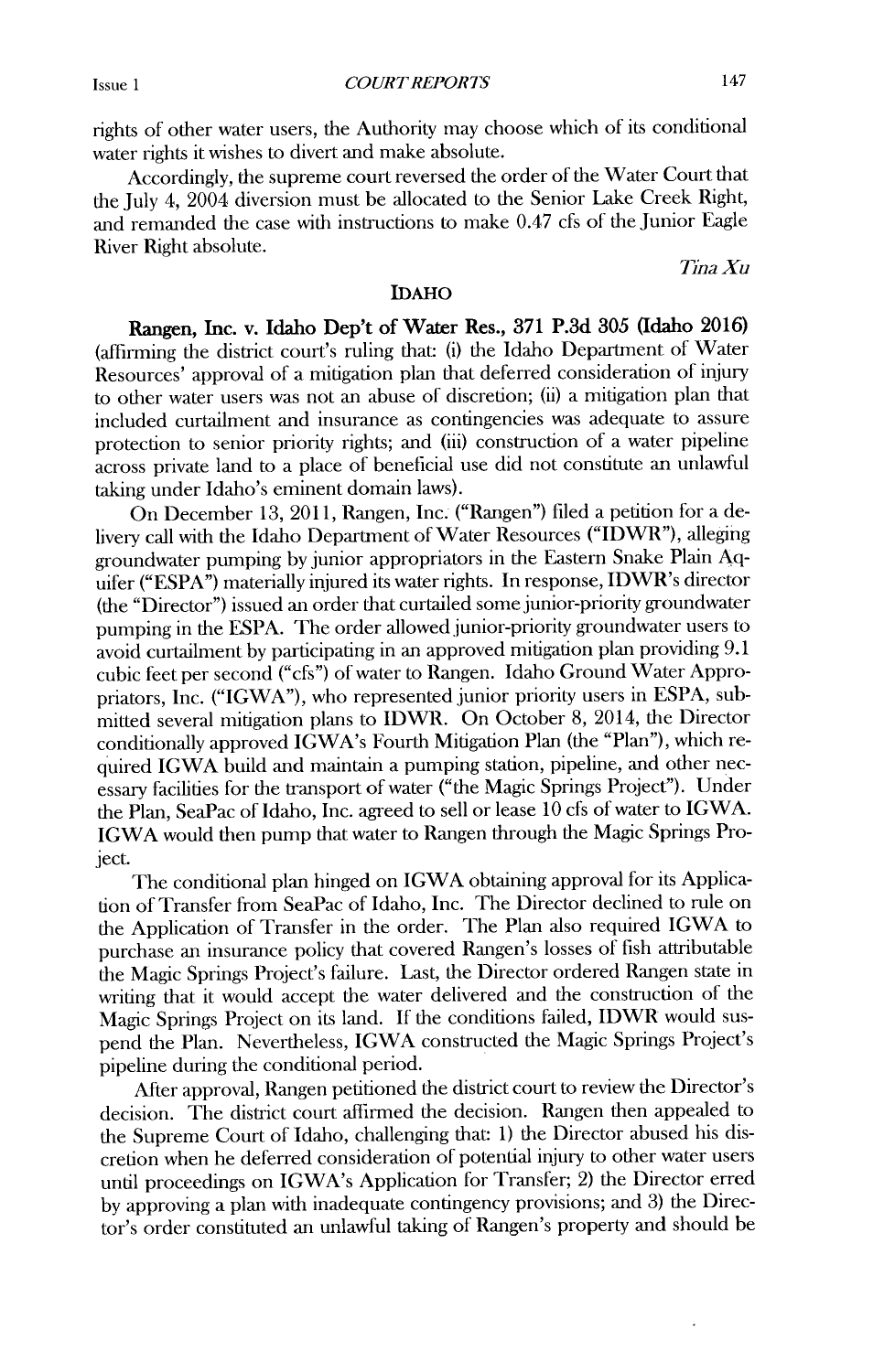set aside.

First, the Supreme Court of Idaho held the Director **did** not abuse his **dis**cretion **by** deferring consideration of potential injury to other water users until the proceedings on IGWA's Application for Transfer. Here, Rangen argued the Director **did** not have discretion to defer consideration of injury to water users under Conjunctive Management Rule ("CMR") 43.03j and that it was unreasonable to ignore those factors. CMR 43.03 and subsection **(j)** state the **Di**rector "*may*" consider "whether the mitigation plan is consistent with the conservation of water resources, the public interest or injures other water rights, or would result in the diversion and use of ground water at a rate beyond the reasonably anticipated average rate of future natural recharge." The supreme court began its analysis **by** interpreting the CMR's regulatory language.

The supreme court found that a plain reading of the CMR gave the Director discretion to defer consideration because the word "may" was permissive rather than imperative. The supreme court compared the regulatory language to its interpretation in another case that required the Director consider several factors in determining injury prevention. The case was distinguishable as it referred to a different subsection that stated, "the mitigation plan *must include.* **. . ."** After undertaking this analysis, the supreme court turned to Rangen's assertion that it was unreasonable to ignore the factors under CMR **43.03j.**

Rangen claimed it was unreasonable for the Director to not consider CMR **43.03j** for two reasons. Rangen first claimed the Director would not find injury to other users because IGWA had completed construction of its pipeline and accordingly had failed to consider potential injury to other users. The supreme court rejected this argument, finding it unclear how potential injury to users would occur without consideration, as the Plan provided other users with the opportunity to raise issues at the later proceeding. Furthermore, Rangen failed to submit any evidence to the court showing the Director would allow construction based on the pipeline's construction and IGWA bore the risk when it built the pipeline early. Rangen also argued the Director should have conducted the injury analysis in the Plan because the later transfer proceeding went forward under a different regulatory provision than CMR **43.03j.** In response, the supreme court again pointed to the Director's discretion provided **by** the CIVR. After determining the Director **did** not abuse his discretion **by** delaying **Appli**cation of Transfer Proceedings, it turned to Rangen's challenge that the Plan **did** not include adequate contingency provisions.

The supreme court found the contingencies were adequate because the **IDWR did** not avoid curtailment of junior-priority rights in the event that the Plan became unavailable. CMR 43.03c requires mitigation plans "assure protection of the senior priority right in the event the mitigation water sources becomes unavailable." Under this regulation, Rangen argued curtailment was not a contingency because it was a natural and legal consequence that occurs without mitigation, and that the benefits of curtailment can take years to materialize and would not immediately remedy its injury. The supreme court rejected this argument, finding the Plan offered sufficient protection to Rangen's right through the combination of a curtailment and insurance. It noted the insurance policy would provide as a safeguard **if** curtailment failed to provide a remedy. Rangen then challenged that the insurance plan's adequacy for compensating potential losses it would suffer **if** a shortage occurred. The supreme court allayed these